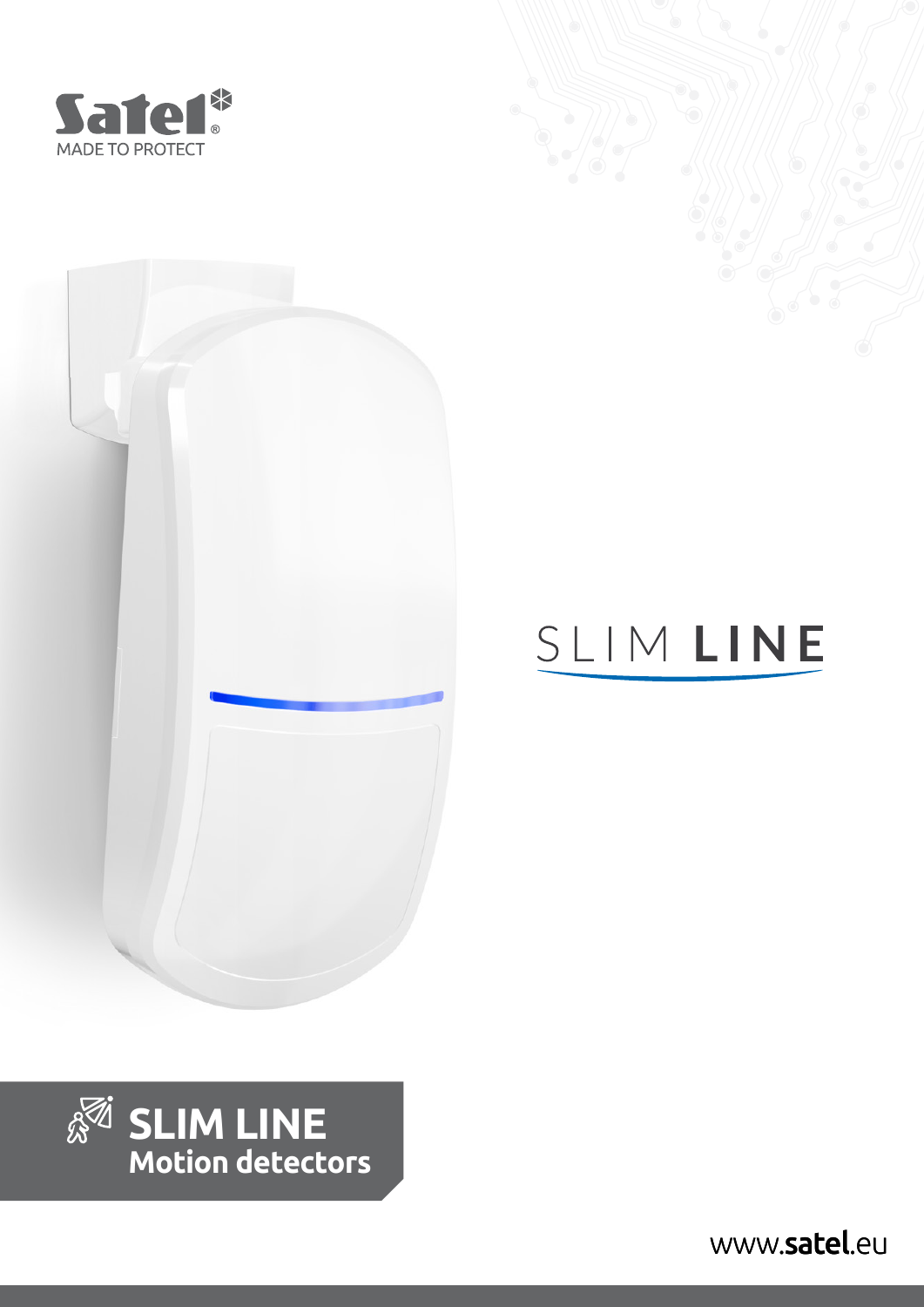# **SLIM LINE is a line of PIR and dual-tech (PIR + MW) motion detectors**



# **One enclosure, many devices**

Elegant, slim enclosure is made of high quality plastic.

Uniform appearance of all detectors installed in the premises makes it difficult for an intruder to identify the specific model used in the system because all of them look the same.

**PIR motion detectors**

#### **SLIM-PIR / SLIM-PIR-PET**

- **EN 50131 Grade 2** compliance • sensitivity adjustment
- selectable LED indicator color (4 colors available)
- remote LED indicator enable/disable

#### **SLIM-PIR-LUNA / SLIM-PIR-LUNA-PET**

 $\left( \frac{1}{2} \right)$ 

- **EN 50131 Grade 2** compliance • sensitivity adjustment
- possibility to switch between two specified sensitivity levels (SENS terminal)
- selectable LED indicator color (7 colors available)
- remote LED indicator enable/disable
- additional white LED illumination
	- » possibility of remote control or activation by movement detection

#### **SLIM-PIR-PRO**

- **EN 50131 Grade 3** compliance
- active IR antimasking (with delay: 1 s / 60 s)
- sensitivity adjustment
- selectable LED indicator color (7 colors available)
- remote LED indicator enable/disable

#### **Dual-tech motion detectors (PIR+MW)**

#### **SLIM-DUAL / SLIM-DUAL-PET**

- **EN 50131 Grade 2** compliance
- individual adjustment of PIR and MW sensors sensitivity
- selectable LED indicator color for alarm signaling (4 colors available)
- remote LED indicator enable/disable

#### **SLIM-DUAL-LUNA / SLIM-DUAL-LUNA-PET**

 $\mathbb{R}$ 

- **EN 50131 Grade 2** compliance
- individual adjustment of PIR and MW sensors sensitivity
- selectable operation modes: PIR+MW, PIR or MW
- possibility to switch between two: levels of sensitivity and operation modes (SENS terminal)
- selectable LED indicator color (7 colors available)

#### **SLIM-DUAL-PRO**

- **EN 50131 Grade 3** compliance
- active IR antimasking (with delay: 1 s / 60 s)
- individual adjustment of PIR and MW sensors sensitivity
- selectable LED indicator color (7 colors available)
- detector configuration: on-board potentiometer pet immunity function (SLIM-PIR-PET) • detection area:
- » 15 m x 20 m, 90° (SLIM-PIR)
- » 12 m x 13 m, 90° (SLIM-PIR-PET)
- detector configuration:
- » on-board buttons » **OPT-1** keyfob

• detector configuration: » on-board buttons » **OPT-1** keyfob

• detection area: 20 m x 24 m, 90° • creep zone protection

- detection area:
- » 20 m x 24 m, 90° (SLIM-PIR-LUNA)
- » 12 m x 13 m, 90° (SLIM-PIR-LUNA-PET) • creep zone protection (SLIM-PIR-LUNA)
- 
- 
- built-in EOL resistors: 1.1 kΩ
- pet immunity function (SLIM-PIR-LUNA-PET) • integrated cover for electronics board
- protection • plug-in terminal block – dismounting of electronics without unscrewing wire terminals
- built-in EOL resistors: 1.1 kΩ, 4.7 kΩ, 5.6 kΩ
- integrated cover for electronics board protection
- plug-in terminal block dismounting of electronics without unscrewing wire terminals
- built-in EOL resistors: 1.1 kΩ, 4.7 kΩ, 5.6 kΩ

• creep zone protection (SLIM-DUAL-LUNA) • pet immunity function (SLIM-DUAL-LUNA-PET) • integrated cover for electronics board

• plug-in terminal block – dismounting of electronics without unscrewing

• built-in EOL resistors: 1.1 kΩ, 4.7 kΩ, 5.6 kΩ

- detector configuration: on-board potentiometers
- detection area:
- » 15 m x 20 m, 90° (SLIM-DUAL)
- » 12 m x 13 m, 90° (SLIM-DUAL-PET)
- remote LED indicator enable/disable
- » possibility of remote control or activation
- detector configuration:
- » on-board buttons
- 
- 
- » 12 m x 13 m, 90° (SLIM-DUAL-LUNA-PET)
- 
- detector configuration:
- 
- 
- creep zone protection
- integrated cover for electronics board protection
- plug-in terminal block dismounting of electronics without unscrewing wire terminals
- built-in EOL resistors: 1.1 kΩ, 4.7 kΩ, 5.6 kΩ
- 
- 
- additional white LED illumination
	- by movement detection
	-
	- » **OPT-1** keyfob
	- detection area:
	- » 20 m x 24 m, 90° (SLIM-DUAL-LUNA)
	-
	- remote LED indicator enable/disable
	-
	- » on-board buttons
	- » **OPT-1** keyfob
	- detection area: 20 m x 24 m, 90°
	-
- 
- - pet immunity function (SLIM-DUAL-PET)
	- built-in EOL resistors: 1.1 kΩ
	-

protection

wire terminals

- 
-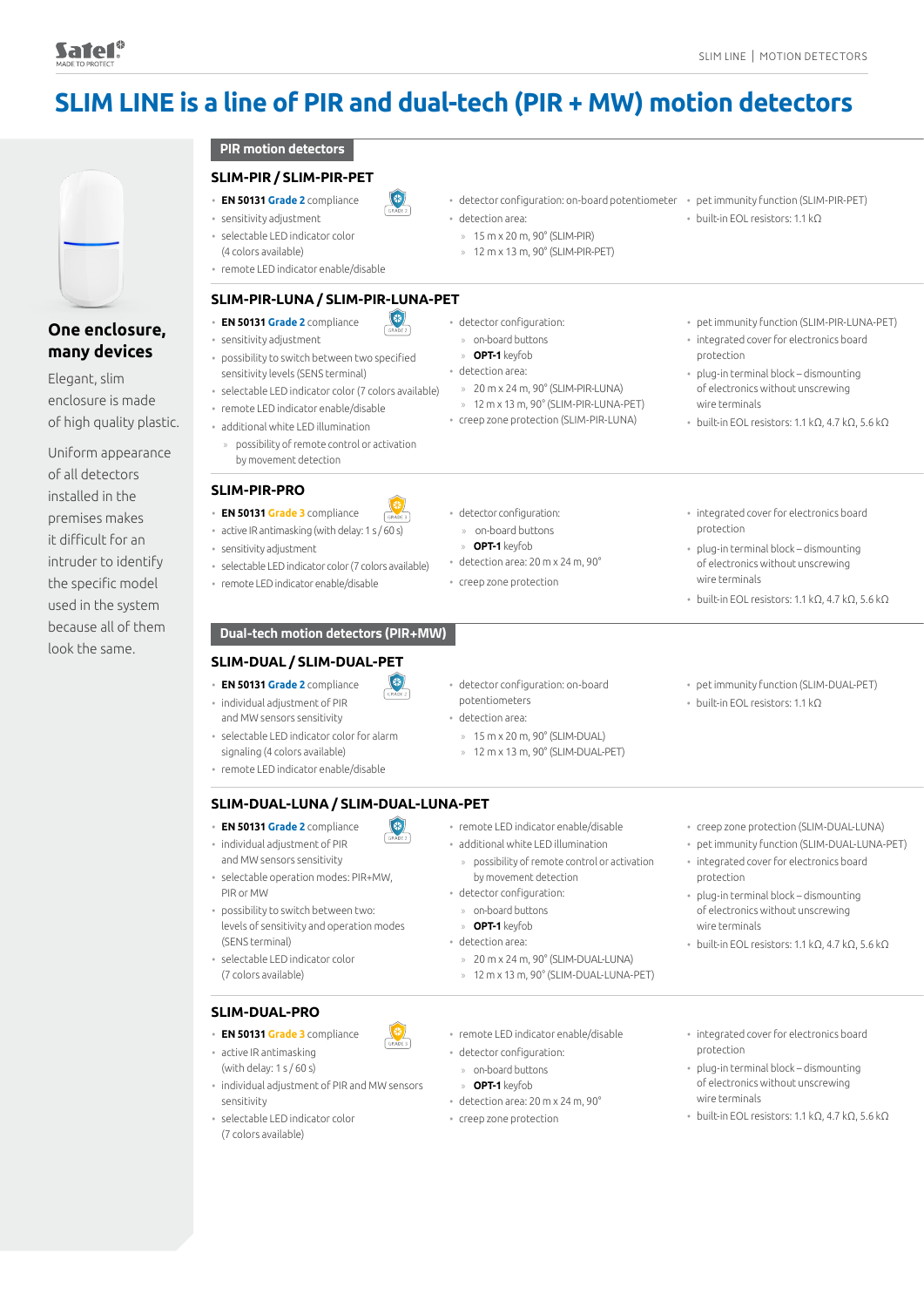# **Reliable motion detection**

# **A unique lens**

Each detector comes with a modern lens designed and manufactured in Japan – specially for SATEL. It provides a very large detection area with dimensions up to 20 m x 24 m and 90° viewing angle.



Design of the lens, as well as the material of which it was made, make it exceptionally resistant to deformation.



## **New motion detection algorithm**

Many years of experience in the production of motion detectors and the use of the latest technologies made it possible to develop an advanced new generation algorithm of motion detection. Because of it, SLIM LINE detectors ensure reliable detection of intruders throughout the entire monitored area, without triggering unwanted alarms.

#### **Digital temperature compensation**

SLIM LINE detectors dynamically adjust the motion detection algorithm to changes in ambient temperature, so these changes do not affect the effectiveness of the detectors.

# **DUAL – two detection paths: PIR and MW**

Dual technology detectors, in addition to the infrared (PIR) detector, are also fitted with a microwave sensor (MW), which obviously enhances their immunity to unwanted alarms caused by rapid temperature changes in the protected room or movements of air masses within the coverage area.

> MW sensor PIR sensor PIR



## **Quick lens replacement**

MADE IN JAPAN

As you can easily replace the complete front part with the lens, the SLIM LINE detectors\* can be quickly and conveniently customized to suit the needs of the premises, e.g. to the shape of protected room. The wide-angle (WD) lenses are fitted as standard, but curtain (CT) and long-range (LR) lenses are also optionally available.



# **Creep zone protection**

An integrated tilting mirror used in the LUNA\* and PRO models enables effective monitoring of the so-called creep zone, i.e. the area directly under the detector.





# **Signaling covering attempts**

The SLIM LINE detectors in the PRO version come with the function of active anti-masking using infrared radiation. Therefore, any attempts to disable them, for example, by covering the lens with adhesive tape or spraying paint or clear varnish on it, can be signaled.



\* except for PET detectors